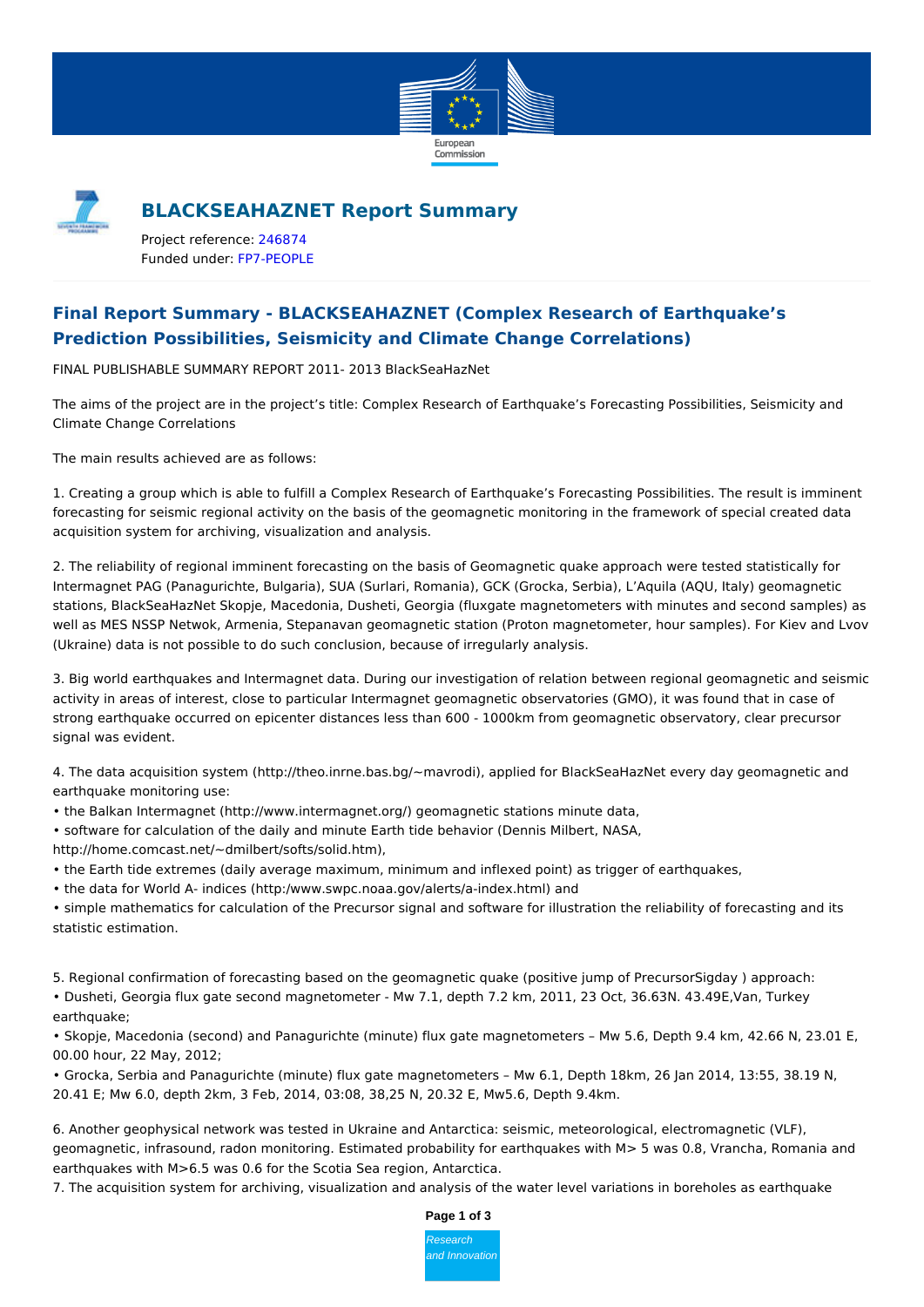precursor was created for Georgia and Armenia data (http://theo.inrne.bas.bg/~mavrodi/ , http://dspace.nplg.gov.ge/handle/1234/9101/ ):

8. The reality of Climate Seismicity correlation and axion- geo -nuclear -reactors hypothesis for Climate changes reasons In the Rusov's talk in Ohrid, Macedonia 2011 workshop was presented the hypothesis and some experimentally argumentations that Solar processes are the host power pacemaker of Earth climate behavior and its seismicity. The causality link processes are as follows:

• the burn of one Sun axion from two gamma quanta in the field of iron nuclei (the strait Primakoff effect);

• the burn of two gamma quanta (the inverse Primakoff effect) in the field of iron nuclei in the Earth's nuclei and the increasing of temperature, which leads to the activation of geo nuclear set of reactors (Feoktistov type 238U, 232Th reactors with fast neutrons) in the canyons on the nuclei's surface;

• as a result there is more heat, more intensive lifting of magma, more activity in the oceans rift zones, more intensive Wegener's plates movement, and, consequently, more seismic and volcanic activity as well as change of climate behavior. • as well as the discovery of neutrino was based on the conservation laws, we can hope that some estimations for the axions existence, its mass, the spatial distribution and characteristics of geo – reactors will be achieved after creation of the more accurate Earth's heat balance models and the experimental measuring of neutrino's type and energy distribution.

9. Geo electromagnetic measurements: for the first time in Bulgaria territory were measured in the same point the Earth electric currents and geomagnetic field component using the station GEOMAG-02 and magnetometers GEOMAG-02M: Main technical characteristics of MTS GEOMAG-02 are: measuring range of full MF $\pm$ 65000nT; measuring range of MF variations  $\pm$ 3200nT; resolution of MF variation registration to FLASH-card 0.01nT; temperature drift <0.2nT/°C; tolerance of component nonorthogonally of MF sensor <30ang. min; automatic compensation range of contact MF in each component [65000nT; EF variation measuring range ±200mV; ±2000mV; resolution of EF variation registration to FLASH-card 1µV; measuring channel frequency band DC - 1 (3, 10)Hz; measuring channel information sampling numbers 10-15 in sec; data averaging during recording to FLASH-card 0.1…60s; capacity of FLASH-card «CompactFlash» (FAT-16, FAT-32) 64MB…64GB; operating temperature range 10°-40°; connecting cable length between MF sensor and electronic unit up to 50m; power consumption 12V; 0.1A.

10. Radon mapping was caring out on the territory Georgia and Slovenia for fixed active fault system and gas concentration monitoring was starting, including in the cave system. Bat there was not enough long time series for receiving the estimation of Radon concentration variations as regional earthquake's precursor.

11. Meteorology and seismicity correlations: Investigation of the possible correlation between meteorology variables and regional seismic activity was started.

12. Ozone and temperature spatial distributions and its possible correlations with regional seismic activity: There is a good correspondence between geomagnetic field, near surface air temperature and pressure spatial distributions in Northern hemisphere during XX century. The alteration of the near tropopause temperature (by O3 variations at these levels) changes the amount of the water vapor in the driest part of the upper troposphere/lower stratosphere. Application of non-linear statistical methods for analysis of climatic and magnetic field data reveals the important role of energetic particles and lower stratospheric ozone in climate variations.

13. Electromagnetic scanning: The research of deep Earth's crust structure and upper mantle study using the inverse problem analysis of the Earth electromagnetic radiation in radio diapason, measured with Astrogon device was performed in Greece and Bulgaria in different profiles. The device is a passive sensor type sensitive to the three components of the magnetic field within a wide range of frequencies (5 – 100 kHz). The comparison with geological knowledge for the Crust in the profiles and the inverse problem results give a hope for perspectives of such kind of studies and that the method has to be included in the permanent regional monitoring. Really, during the project fulfilling, the method of the electromagnetic tomography of the Earth crust and upper mantle was developed, which gives the possibility to determine the location of the future earthquake hypocenters as the most stressed volume of the crust (or mantle). Moreover, the stationary EM measurements by the same device (or new one DS-4, designed and produced during the project fulfilling) show the existence of electromagnetic precursor in a wide frequency diapason, which coincide with that of low frequency signal in Intermagnet data. So the base of the project task solution – where and when – is grounded.

14. Other precursors research are as follows: The first is TM 71 extensometer monitoring, which is carried out to observe microdisplacements along fault movements (or landslide movements connected with active tectonics) in karts caves, fault scarps or in trenches where was found anomaly in velocities 3-4 months before regional strong earthquake. The second represents 2D displacements of static vertical pendulum in 25m deep karst shaft that are registered each 10 seconds. Changes in stress direction are detected. The studies were oriented towards the aim to connect the periods of micro-displacements with local and worldwide seismicity. The third represents the temperature monitoring of two sulphidic waters, which are situated near important regional faults. The fourth includes microbiological monitoring site on the fault planes in the Postojna Cave (Slovenia)